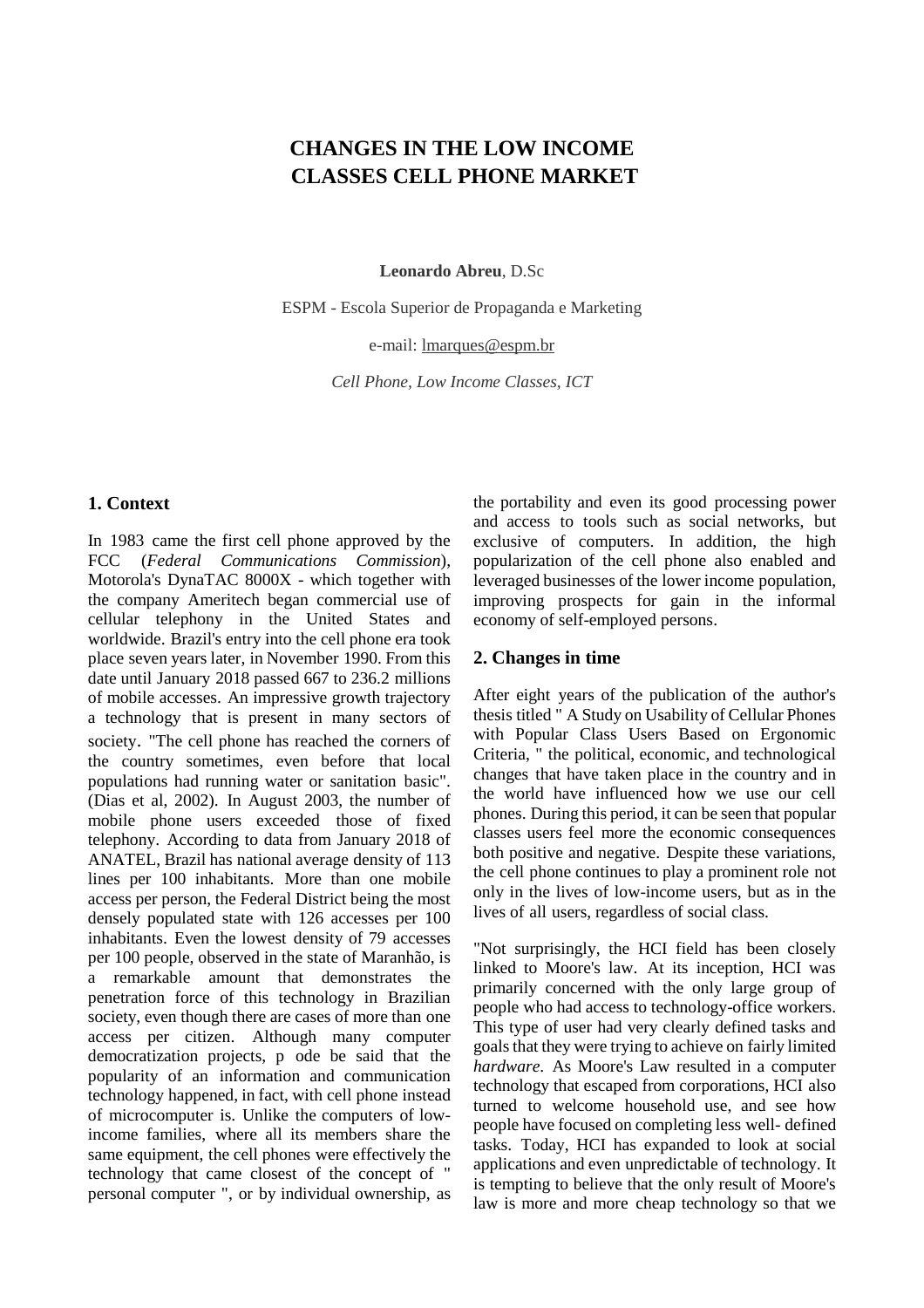can use it more in our lives. However, another side effect is that, for the first time, computer technology is accessible to those living in developing countries. They may not have a home, a regular job or even access to electricity, but they own and use a cellphone. " (Marsden, 2010)

In Brazil, the mobile device achieved a mass and capillarity across the country, much due to the success of prepaid plans, which had rapid growth since its inception. In June 1998, when it was launched, prepaid services accounted for only 15% of the subscriber base. A year later it was almost 50% of users. According to ANATEL (National Telecommunications Agency) data, in February 2008, reached the mark of 100 million prepaid in Brazil and the percentage of prepaid plans reached its peak of 83% in 2009. In the following years, it reduced its percentage of participation in the total of the mobile accesses until reaching January of 2018 with 62%.

## **3. Mobile and development**

According to researcher Leonard Waverman (2005) , London Busin ess School in developing countries , *low incoming* group , each increase of 10% in teledensity there is an increase of 0.59% of GDP.

It can be said that the popularization of technology came in a more comprehensive and democratizing way by the cell phone than by the computer. Was also for mobile technology that the government has developed Internet connection projects in public schools in areas with lack of infrastructure communication structure with the use of mobile data networks. The popularization of the cell phone also enabled and leveraged businesses of the lower income population, increasing the participation in the informal economy of self-employed people.

# **4. Omnipresence and Convergence**

The cell phone technology, because of its high portability feature, can be categorized as " *Ubiquotous Technology* ", that is, possibility to be present everywhere. The term, which may also have as a synonym to *"Pervasive Technology"* expression was initial mind coined by Mark Weiser, in the 70s, when he was scientific director of *PARC (Palo Alto Research Center).*

According to the author in the low-income business area, CK Prahalad (2005), it is wrong to "assume that consumers in poor countries will not be interested in

functional features such as the music player. Since they cannot afford such specific devices - an iPod, a PC, a PlayStation - they may want more of their mobile phones. " It turns out that the functionalities of the devices are already being perceived as much as their appearance, which is still believed to be one of the most determining factors for the purchase decision. Survey conducted by Data Popular Institute (EBC, 2015) indicated that slum dwellers in Brazil are more connected with the technological means than the inhabitants of the asphalt.

# **5. Popularization of smartphones**

Many consider that the history of smartphones begins on January 9, 2007 when Steve Jobs took the stage and announced that he was presenting what would be the third revolution provided by Apple. The first, in 1984, would be the Macintosh, which began the era of personal computers. The second would be the iPod, a digital player that changed the logic of the entire music market. And the third, the iPhone, which was announced by Jobs as the device in which Apple reinvented the cell phone. In fact, the speech was a harbinger of a new era for mobile phones. The mobile phone market, once dominated by companies like Nokia, Motorola and Blackberry, has begun to change dramatically to the point where these technology giants have lost virtually everything they had achieved in the mobile handset market. In the following years, the three companies would try to match the u get over the iPhone, but would not succeed. Like other successful products, Jobs reported, even before presenting the product, that one of the great highlights of the iPhone would be its revolutionary user interface. Essentially this represented a new experience with the user. A question that Apple understood before other cell phone manufacturers such as Nokia. Do not just perform the function of connecting or saving a contact as efficiently as possible, as Nokia handsets do very well. It was important to go beyond the cold and objective Finnish thought of the biggest cellphone maker of the time, who, despite a lot of research investment, did not see or did not want to see this question latent n users. This pleasant experience of use is defined by Hancock at al. (2005), with the term hedonomy, a mixture of Greek prefix "hedo" that means pleasure with ergonomics and its usability parameters. However, not only the handset, but also every ecosystem created was vitally important to the success of the iPhone and later Android phones.

*Smartphones* can be considered the best *zeitgeist* expression (German word meaning spirit of the time)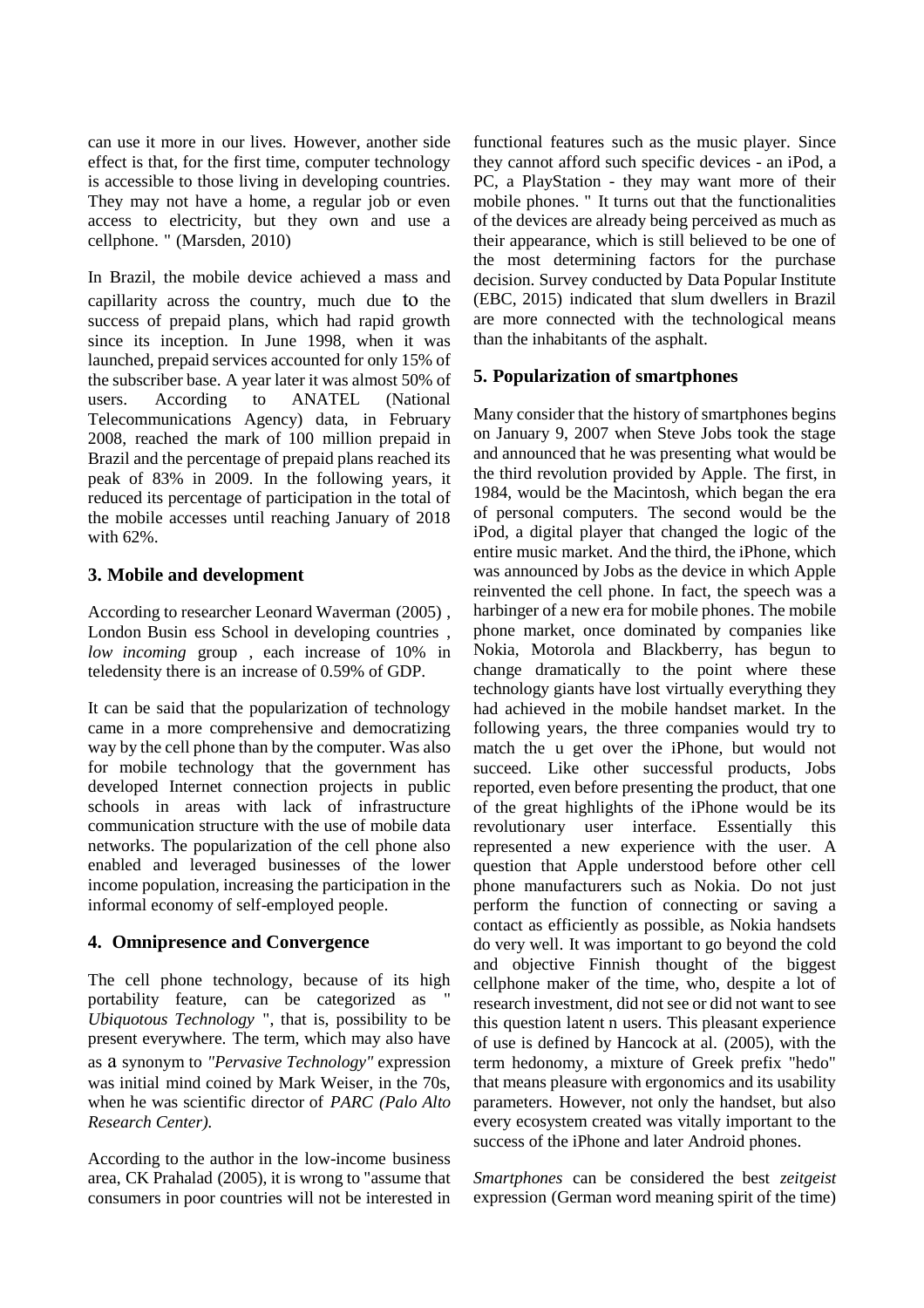of the current times. The Economist magazine published an article in February 2015 titled " *Planet of Phones*". According to the publication the estimate is that by 2020 about 80% of the adult population of the planet smartphone.

#### **6. Conclusions**

Throughout the 28 years of cell phone presence in Brazil, it has been observed that this technology has revolutionized not only the way we communicate, but also the way we live. Prepaid plans have enabled lowincome citizens to have access to information and communication technology that has been and continues to be very impacting in their lives both personally and professionally. Design concepts based on Human-Centered Design, with a more holistic view, allow to create products and services that meet the real needs of users, especially of popular classes.

### **7 . Bibliographic references**

ABREU, L. Um estudo sobre a usabilidade de telefones celulares com usuários de classes populares baseado em critérios ergonômicos. Tese de Doutorado. Rio de Janeiro: PUC Rio, 2010.

ANATEL - Dados de Acessos Móveis em Operação e Densidade, por Unidade da Federação, do Serviço Móvel Pessoal Em [<http://www.anatel.gov.br/dados/component/content](http://www.anatel.gov.br/dados/component/content/article?id=283) [/article?id=283>](http://www.anatel.gov.br/dados/component/content/article?id=283) Acessado em 27/08/17.

CETIC. Celular torna-se o principal dispositivo de acesso à Internet, aponta Cetic.br. Em: [<https://www.cgi.br/noticia/releases/celular-torna](https://www.cgi.br/noticia/releases/celular-torna-se-o-principal-dispositivo-de-acesso-a-internet-aponta-cetic-br/)[se-o-principal-dispositivo-de-acesso-a-internet](https://www.cgi.br/noticia/releases/celular-torna-se-o-principal-dispositivo-de-acesso-a-internet-aponta-cetic-br/)[aponta-cetic-br/>](https://www.cgi.br/noticia/releases/celular-torna-se-o-principal-dispositivo-de-acesso-a-internet-aponta-cetic-br/) Acessado em 29/08/17.

DIAS, L. et Al. A Revolução da Mobilidade – De símbolo de status a instrumento de cidadania. São Paulo: Telesp Celular, 2002.

EBC. Pesquisa mostra morador de favelas mais conectado à tecnologia que o do asfalto. [http://www.ebc.com.br/noticias/2015/09/pesquisa](http://www.ebc.com.br/noticias/2015/09/pesquisa-mostra-morador-de-favelas-mais-conectado-tecnologia-que-o-do-asfalto)[mostra-morador-de-favelas-mais-conectado](http://www.ebc.com.br/noticias/2015/09/pesquisa-mostra-morador-de-favelas-mais-conectado-tecnologia-que-o-do-asfalto)[tecnologia-que-o-do-asfalto](http://www.ebc.com.br/noticias/2015/09/pesquisa-mostra-morador-de-favelas-mais-conectado-tecnologia-que-o-do-asfalto) Acessado em 15/12/2015.

GARDNER, H. The App Generation. Michigan: Integrated Publishing Solutions, 2013.

HANCOCK, P.A., et al. Hedonomics: The power of positive and pleasurable ergonomics. Ergonomics in Design, Winter, v.13, n. 1, p.8-14. 2005.

JORNAL Extra. O que aconteceu com a nova classe média: economista faz diagnóstico do antes e depois da crise econômica. Em < [https://extra.globo.com/noticias/economia/o-que](https://extra.globo.com/noticias/economia/o-que-aconteceu-com-nova-classe-media-economista-faz-diagnostico-do-antes-depois-da-crise-economica-20664168.html)[aconteceu-com-nova-classe-media-economista-faz](https://extra.globo.com/noticias/economia/o-que-aconteceu-com-nova-classe-media-economista-faz-diagnostico-do-antes-depois-da-crise-economica-20664168.html)[diagnostico-do-antes-depois-da-crise-economica-](https://extra.globo.com/noticias/economia/o-que-aconteceu-com-nova-classe-media-economista-faz-diagnostico-do-antes-depois-da-crise-economica-20664168.html)[20664168.html>](https://extra.globo.com/noticias/economia/o-que-aconteceu-com-nova-classe-media-economista-faz-diagnostico-do-antes-depois-da-crise-economica-20664168.html) Acessado em 30/8/2017.

JORNAL O Estado de São Paulo. Nova classe média já gasta mais com serviços do que com bens de consumo.

[http://economia.estadao.com.br/noticias/geral,nova](http://economia.estadao.com.br/noticias/geral,nova-classe-media-ja-gasta-mais-com-servicos-do-que-com-bens-de-consumo,87493e)[classe-media-ja-gasta-mais-com-servicos-do-que](http://economia.estadao.com.br/noticias/geral,nova-classe-media-ja-gasta-mais-com-servicos-do-que-com-bens-de-consumo,87493e)[com-bens-de-consumo,87493e.](http://economia.estadao.com.br/noticias/geral,nova-classe-media-ja-gasta-mais-com-servicos-do-que-com-bens-de-consumo,87493e) Acessado em 10/11/11.

KHADILKAR, P. Formulating the Design Scope for the Base of the (Economic) Pyramid DesignIssues: Volume 33, Number 2 Spring, 2017.

MARSDEN, G. New Users, New Paradigms, New Challenges. Cape Town: Interactions, 2008.

MILLER, Daniel and Horst, Heather. The Cell Phone – Na Anthropology of Communication. Berg: New York. 2006.

MOBILE NEWS. Nielsen divulga estudo sobre uso de celulares no Brasil. Em

[<http://www.mobilenews.com.br/index.cfm?fa=cont](http://www.mobilenews.com.br/index.cfm?fa=contentNews.newsDetails&newsID=58268&from=list) [entNews.newsDetails&newsID=58268&from=list](http://www.mobilenews.com.br/index.cfm?fa=contentNews.newsDetails&newsID=58268&from=list) > Acessado em 30/05/08.

PRAHALAD. C.K. A riqueza na base da pirâmide. Porto Alegre: Bookman, 2005.

SOUZA, A.; LAMOUNIER; B. A Classe Média Brasileira – Ambições, valores e projetos de sociedade. São Paulo: Elsevier, 2010.

ROBINSON S. et al. There´s not na app for that, Boston: Morgan Kaufman, 2014.

R7. Mesmo com crise, brasileiros trocam celular de crédito por conta. Em: [https://noticias.r7.com/economia/mesmo-com-crise](https://noticias.r7.com/economia/mesmo-com-crise-brasileiros-trocam-celular-de-credito-por-conta-08082017)[brasileiros-trocam-celular-de-credito-por-conta-](https://noticias.r7.com/economia/mesmo-com-crise-brasileiros-trocam-celular-de-credito-por-conta-08082017)[08082017](https://noticias.r7.com/economia/mesmo-com-crise-brasileiros-trocam-celular-de-credito-por-conta-08082017) Acessado em 25/09/2017.

VALOR ECONÔMICO. Maquininha de cartão comprada ganha espaço no mercado. Em: